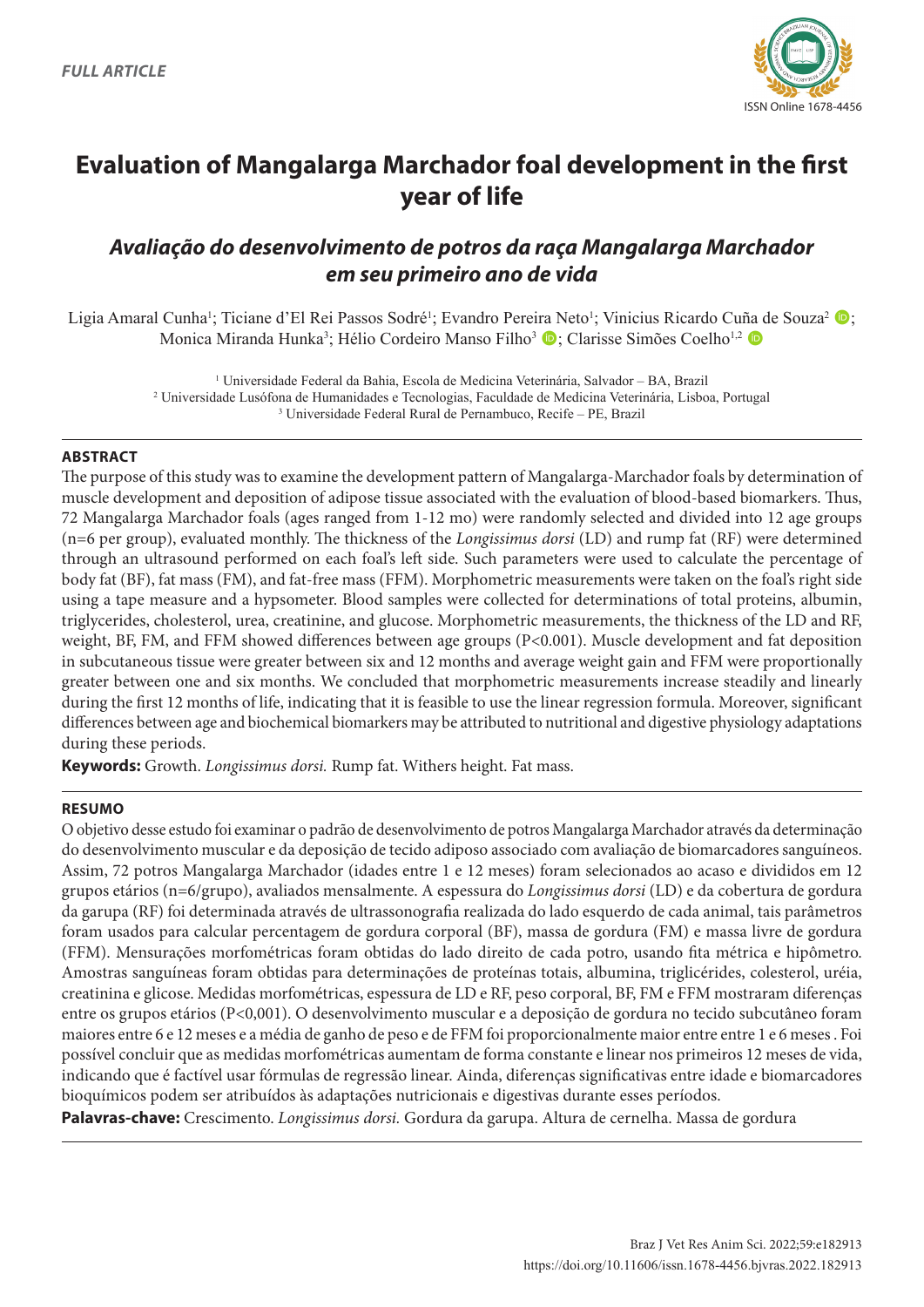**Correspondence to:** Clarisse Simões Coelho Universidade Lusofona de Humanidades e Tecnologias, Faculdade de Medicina Veterinária Campo Grande, 376 1749-024, Lisboa, Portugal e-mail: claricoelho09@gmail.com

Received: March 6, 2021 Approved: December 9, 2021

**How to cite:** Cunha LA, Sodré TRP, Pereira Neto E, Souza VRC, Hunka MM, Manso Filho HC, Coelho CS. Evaluation of Mangalarga Marchador foal development in the first year of life. Braz J Vet Res Anim Sci. 2022;59:e182913. https://doi.org/10.11606/issn.1678-4456.bjvras.2022.182913

### **Introduction**

One of the main sources of income for horse breeders is the sale of foals up to one-year-old. The longevity and future athletic performance of foals can be ensured by aiding their proper musculoskeletal development, albeit without accumulating excess fat reserves. Besides, knowledge of foal development patterns can enable the early selection of those with greater aptitude for sporting performance and functionality (Freeman, 2005; Pinto et al., 2005; Hunka et al., 2014).

Body condition score (BCS) is an indicator of the equine body status, based on fat deposition (Gobesso et al., 2014). In 1976, other authors (Westervelt et al., 1976) demonstrated that ultrasound measurements of rump fat (RF) are correlated with the fat percentage (FP) of horses; hence, ultrasound also began to be used in monitoring horse management, nutrition, and training (Gobesso et al., 2014).

The determination of FP in horse sheds reveals the metabolic adaptations in their different productive phases (Manso et al., 2009). The *Longissimus Dorsi* (LD) is one of the most frequently used muscles during exercises, which therefore allows for a better evaluation of the horse performance in races (D'Angelis et al., 2004). This muscle is considered easily accessible because of its superficial location between T14 and T18 in adult horses, enabling easy and good ultrasound (Scheven, 2010). In addition, knowledge of the levels of blood biomarkers reinforces understanding about foal development.

We aimed to study the development of Mangalarga Marchador foals, using morphometric and ultrasound measurements, determining muscle development and the deposition of adipose tissue, and analyzing blood biomarkers.

### **Materials and Methods**

The study involved 72 Mangalarga Marchador foals aged between one and 12 months, from a farm located in the municipality of Feira de Santana, Bahia, Brazil (latitude 12.24 degrees S and longitude 39.03 degrees W). The foals were selected at random, according to the birth sequence at the property, and were divided into 12 age groups. The animals were weighed, morphometric measurements were taken, LD muscle and RF thickness were measured by ultrasound, and blood samples were collected.

All the animals were subjected to the same animal health management and feeding program. The deworming and vaccination protocols were started when the foals reached four months of age when they were vaccinated against rabies, encephalomyelitis, influenza, rhinopneumonitis, and equine tetanus, with reinforcement after 30 days. Deworming was carried out every three months, alternating the active ingredients of the products.

The foals were kept in paddocks with their mothers from birth to five months of age, after which they were weaned and housed in individual stalls during the daytime. At this age, their feed began to be supplemented with commercial feed<sup>1</sup> (minimum 18% of crude protein and 3,470 kcal/kg of digestible energy), 1% of live weight per day, divided into three times a day, and Tifton hay (*Cynodon nlemfuensis*) and mineral salt<sup>2</sup> at will. From 5PM to 7AM, the foals were kept in paddocks with free pasture access.

The LD and RF were measured using an ultrasound system<sup>3</sup> and a linear transducer operating at a frequency of 5 Mhz. Because these are highly valuable animals intended for exhibitions, the region assessed by ultrasound was not shaved. The images were captured using commercial alcohol and coupling gel for B-mode ultrasound scanning, which was performed by a single operator, always on the left side of the foal.

The thickness of the LD muscle was measured at the height of the  $17<sup>th</sup>$  and  $18<sup>th</sup>$  ribs, with the transducer, positioned transverse to the thoracolumbar spine, following the methodology described by D'Angelis et al. (2004). The measurement was always taken from the image of the thickest portion of the cross-section of the muscle.

RF thickness was measured at the meeting point between two imaginary lines, the first from the ischium to the base of the tail and the second from the ilium to the lumbosacral spine (at the height of L6-S1), using a methodology adapted from Gentry et al. (2004). The FP was calculated based on the RF, using the formula FP = 8.64 + (4.7 x RF) (Westervelt et al., 1976). Fat mass (FM)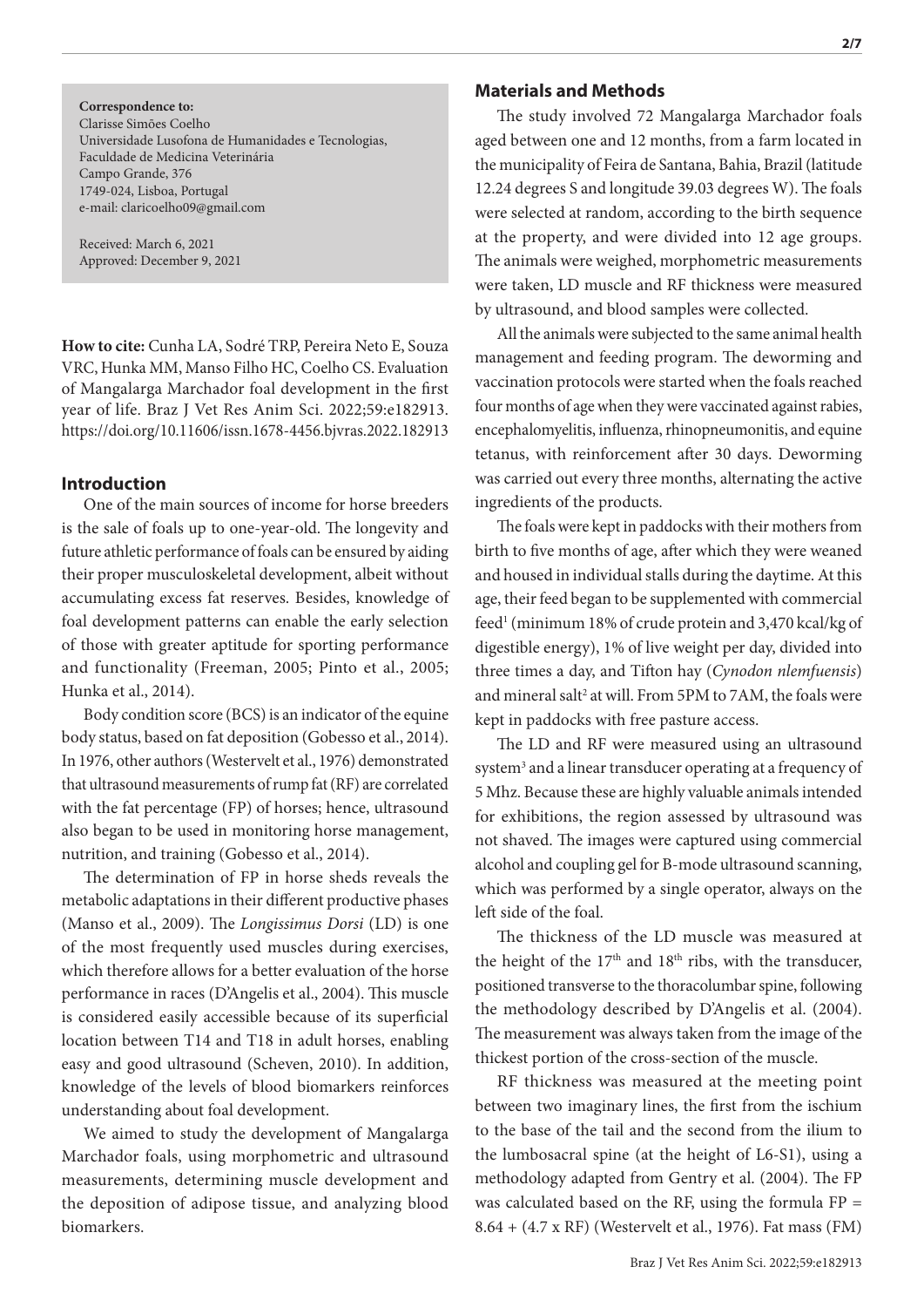and fat-free mass (FFM) were calculated based on weight and FP (Abreu et al., 2009; Hunka et al., 2014).

The foals' morphometric measurements and weights were determined according to the previously described methodology (Cabral et al., 2004). The following were measured: withers height (WH), vertical distance from the highest point of the interscapular region (between the T5-6 spinous processes) to the ground; croup height (CH), vertical distance between the highest point of the croup (on the sacral tuberosity) to the ground; croup length (CL), distance between the cranial part of the iliac tuberosity and the caudal portion of the ischial tuberosity; chest girth (CG), the external circumference of the thoracic cavity, just below the withers, at the height of the ninth rib joint with the xiphoid process; the shin circumference (SC), measured on the middle region of the shin; head length (HL), distance from the nuchal crest to the central portion of the upper dental arch (tip of nose); elbow-toground distance (EGD), distance between the apex of the olecranon process and the ground; and lastly, rump width (RW), distance between the lateral ends of the right and left iliac tuberosities (region of the tips of the right and left hips). All the measurements were taken on the foal's right side, on even ground, using a tape measure and a horse height measuring stick4 . Animal weight was estimated using a specific weigh-tape for horses, passing the tape over the chest right below the withers, at the point where the ninth rib joins the xiphoid process.

The serum biochemical profile was examined using blood samples collected aseptically under negative pressure by jugular venipuncture with disposable 25x0.8 mm needles. Blood samples were drawn into 9 ml tubes with a gel separator to determine serum total protein, albumin, triglycerides, cholesterol, urea, and creatinine; and into 4 mL sodium fluoride tubes to measure plasma glucose levels. All the samples were sent to the laboratory in a cooler and processed within an average time frame of 4 h between collection and laboratory analysis. The blood analyses were performed using automated<sup>5</sup> and semi-automated<sup>6</sup> biochemistry analyzers for glucose, and commercial kits<sup>7</sup>.

Statistical analyses were performed to study the effects of age (in months) and sex (males *vs.* females, considering age as a blocking factor). The choice between parametric and non-parametric tests was based on the Kolmogorov-Smirnov normality test. The variables considered parametric (HL, WH, CH, EGD, CL, RW, weight, LD and RF thickness, FP, FFM, FM, creatinine, urea, and cholesterol) were subjected to an analysis of variance (One Way ANOVA), followed by Tukey's test for comparison between the age groups. The variables considered non-parametric (SC, CG, and triglycerides) were subjected to the Kruskal-Wallis nonparametric test, followed by Dunn's multiple comparison test for comparison between the age groups. A 5% level of significance was adopted, for a 95% confidence interval, with two-tailed analysis. The statistical analyses were performed using the SPPS 21.0 package for Windows. Based on the initial results, the variables HL, WH, CH, EGD, CL, RW, CG, and SC were subjected to linear regression as a function of age, using the GLM procedure of SAS**–**Statistical Analysis Software.

#### **Results**

Table 1 describes the morphometric measurements and weight, and all the analyzed variables show significant differences as a function of age. The weight and RF and LD thickness showed a growing and linear increase. Table 2 lists the average values of the LD and RF thicknesses, as well as the FP, FM, and FFM, which were calculated based on the RF and weight. Table 3 presents the averages of the biochemical variables according to age and blood biochemical analysis. Note that age development significantly influenced the foals' urea, cholesterol, and triglycerides levels.

Gender differences were noticed for HL (*P*<0.0001), WH (*P*=0.0017), CH (*P*=0.0215), and EGD (*P*=0.0065)

Table 1 – Morphometric measurements and body weight in Mangalarga Marchador foals in their first year of life

| <b>Parameters</b> | Age (months)         |                      |                        |                          |                          |                         |                         |                         |                         |                        |                       | <b>SEM</b>           | P    |         |
|-------------------|----------------------|----------------------|------------------------|--------------------------|--------------------------|-------------------------|-------------------------|-------------------------|-------------------------|------------------------|-----------------------|----------------------|------|---------|
| (m)               |                      | 2                    |                        | 4                        | 5                        | 6                       |                         | 8                       | 9                       | 10                     | 11                    | 12                   |      |         |
| HL                | 0.47 <sup>a</sup>    | $0.512^{abc}$        | $0.533$ <sub>bce</sub> | $0.553$ <sup>cdefg</sup> | $0.592$ defghijk         | $0.575$ efghik          | 0.592 <sup>fghijk</sup> | $0.59$ ghijk            | $0.602$ hijk            | $0.607$ <sup>ijk</sup> | $0.623^{jk}$          | 0.612 <sup>k</sup>   | 0.57 | < 0.001 |
| <b>WH</b>         | 1.032a               | $1.11^{bc}$          | 1.125 <sup>cd</sup>    | 1.178defg                | $1.21$ efgh              | 1.215 <sup>fghij</sup>  | 1.235 <sup>ghij</sup>   | 1.27hijkl               | $1.28$ ijkl             | $1.28$ <sup>jkl</sup>  | $.315^{kl}$           | .317 <sup>1</sup>    | 1.07 | < 0.001 |
| <b>CH</b>         | $1.063^{\circ}$      | $1.143^{bc}$         | $1.155^{cd}$           | $1.215$ <sup>defg</sup>  | $1.242$ <sup>efg</sup>   | $1.242^{fg}$            | 1.273 <sup>ghij</sup>   | 1.312 <sup>hijkl</sup>  | $1.313$ <sup>ijkl</sup> | .327 <sup>ikl</sup>    | $1.36$ <sup>kl</sup>  | 1.37 <sup>1</sup>    | 1.13 | < 0.001 |
| EGD               | $0.667$ <sup>a</sup> | $0.723^{bc}$         | 0.743 <sup>cd</sup>    | $0.763$ defgh            | 0.783efghijk             | 0.785 <sup>fghijk</sup> | $0.767$ ghijk           | 0.792hijkl              | 0.807ijkl               | $0.812^{jkl}$          | 0.813k                | 0.828                | 0.56 | < 0.001 |
| <b>CL</b>         | $0.238$ <sup>a</sup> | $0.253$ <sup>a</sup> | $0.267^{ab}$           | $0.253$ <sup>a</sup>     | 0.278abce                | $0.31$ bcdefg           | $0.323$ cdefgh          | $0.332$ defgh           | $0.325$ efgh            | 0.347 <sup>fgh</sup>   | $0.328$ <sup>gh</sup> | 0.368 <sup>h</sup>   | 0.55 | < 0.001 |
| <b>RW</b>         | $0.313$ <sup>a</sup> | $0.34^{ab}$          | $0.35$ abc             | $0.362$ abcd             | $0.38$ bcdefgh           | $0.362$ abcd            | 0.38 <sub>cdefg</sub>   | $0.403$ defgh           | $0.413$ efgh            | $0.422^{fgh}$          | $0.428$ <sup>gh</sup> | 0.433 <sup>h</sup>   | 0.52 | < 0.001 |
| SC                | $0.135^{a}$          | $0.14$ <sup>ac</sup> | $0.136$ <sup>a</sup>   | $0.1417$ <sup>abc</sup>  | $0.148$ <sub>abcd</sub>  | $0.15$ abcd             | $0.152$ abcd            | $0.158$ abcd            | 0.167 <sup>b</sup>      | $0.162$ <sup>a</sup>   | 0.165c                | $0.167$ <sup>d</sup> | 0.16 | < 0.001 |
| CG                | 1.01 <sup>a</sup>    | $1.133^{ab}$         | $1.173^{ab}$           | $1.368$ <sup>abcde</sup> | $1.405$ <sup>abcde</sup> | $1.417$ abcde           | $1.455$ abcde           | $1.475$ <sub>bcde</sub> | 1.43 <sub>abcde</sub>   | $1.56$ <sup>cde</sup>  | $.592$ <sup>de</sup>  | .555e                | 2.19 | < 0.001 |
| BW (kg)           | 99.7 <sup>a</sup>    | 108.8 <sup>a</sup>   | 115.3 <sup>a</sup>     | 165.8 <sup>bcd</sup>     | $169.3$ cdefg            | 171.7defg               | 203.8 <sup>efg</sup>    | 205.2fg                 | 204.3 <sup>9</sup>      | 241.7hij               | 246.5 <sup>ij</sup>   | 257.87               | 6.45 | < 0.001 |

NOTE: Lowercase letters denote significant differences between ages. HL (head length), WH (withers height), CH (croup height), EGD (elbow-to-ground distance), CL (croup length), RW (rump width), SC (shin circumference), CG (chest girth), BW (body weight), SEM (standard error of the mean).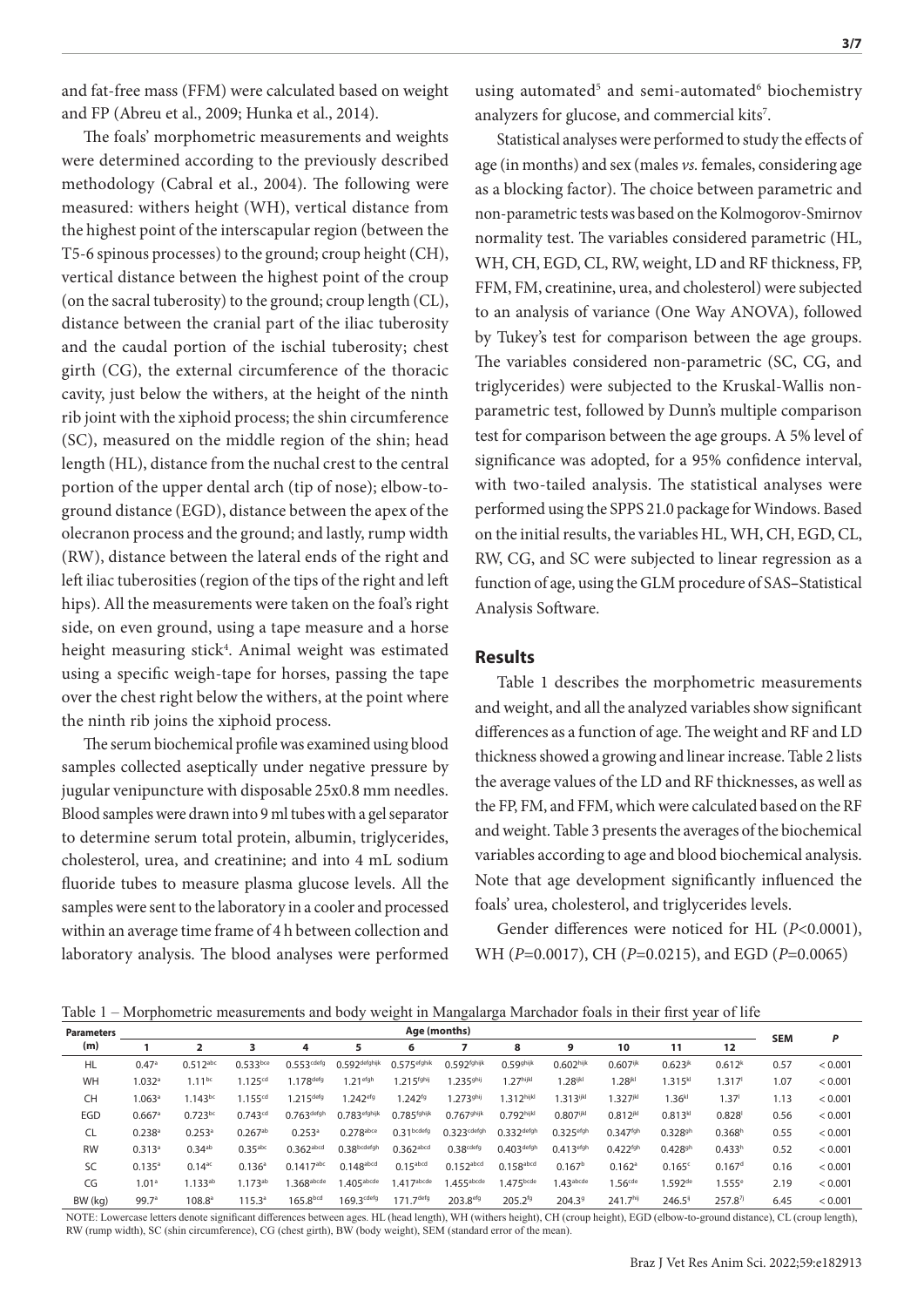Table 2 – Fat mass, fat-free mass, fat percentage values, and *Longissimus dorsi* and rump fat thicknesses in Mangalarga foals in their first year of life

| <b>Parameters</b>    | Age (months)      |                   |                     |                    |                      |                       |                       |                      |                       |                      |                    |                   | P          |         |
|----------------------|-------------------|-------------------|---------------------|--------------------|----------------------|-----------------------|-----------------------|----------------------|-----------------------|----------------------|--------------------|-------------------|------------|---------|
| (m)                  |                   |                   |                     | 4                  |                      | 6                     |                       |                      | 9                     | 10                   |                    | 12                | <b>SEM</b> |         |
| LD <sup>*</sup>      | $1.75^{\circ}$    | .78 <sup>a</sup>  | .96 <sub>abcd</sub> | $2.04$ abcd        | 2.01 <sub>abcd</sub> | 2.10 <sub>abcdf</sub> | 2.26 <sub>bcdfg</sub> | 2.28 <sup>cdfg</sup> | 2.27 <sup>dfg</sup>   | 2.72 <sup>efg</sup>  | $2.43^{fg}$        | 2.69              | 0.04       | < 0.001 |
| $RF*$                | 0.49a             | 0.5 <sup>a</sup>  | $0.59$ abc          | $0.59$ abc         | $0.55$ <sup>ac</sup> | $0.58$ abc            | 0.7 <sub>abcd</sub>   | 0.87 <sub>bcde</sub> | $0.79$ abcde          | 0.84 <sub>cde</sub>  | 0.94 <sup>de</sup> | 1.05e             | 0.27       | < 0.001 |
| FM (kg) <sup>2</sup> | 10.9 <sup>a</sup> | $12.0^{\circ}$    | 13.2 <sup>ab</sup>  | 18.9 <sub>bc</sub> | 19.0 <sub>pc</sub>   | 19.5 <sup>bc</sup>    | 24.3 <sup>cd</sup>    | 26.1 <sup>de</sup>   | 25.2 <sup>cd</sup>    | 30.4def              | 32.3ef             | 35.3ef            | 5.5        | < 0.001 |
| FFM $(Kq)^{3*}$      | 88.7 <sup>a</sup> | 96.8 <sup>a</sup> | $102.1^a$           | 146.9 <sup>b</sup> | $150.3^{bc}$         | $152.1^{bc}$          | $179.5^{\circ}$       | $179.0^{\circ}$      | $179.1^c$             | 211.2 <sup>d</sup>   | 214.2 <sup>d</sup> | $222.5^d$         | 0.12       | < 0.001 |
| FP (%) <sup>1*</sup> | 10.9 <sup>a</sup> | $11.0^a$          | $11.4^{ab}$         | $11.4^{ab}$        | 11.2 <sup>ac</sup>   | $11.4^{ab}$           | 11.9 <sub>abcd</sub>  | 12.7 <sup>bde</sup>  | 12.3 <sub>abcde</sub> | 12.6 <sup>bcde</sup> | $13.0^{de}$        | 13.6 <sup>e</sup> | 0.026      | < 0.001 |

NOTE: Lowercase letters denote significant differences between ages. LD (*Longissimus dorsi),* RF (rump fat), FM (fat mass), FFM (fat-free mass), FP (fat percentage), SEM (standard error of the mean). \*Values are presented in 10-3. 1.FP = 8.64 + (4.7 x RF) (Westervelt et al., 1976); 2. FM = body weight (kg) x FP/100; 3. FFM = body weight (kg) – FM.

Table 3 – Biochemical values in Mangalarga Marchador foals in their first year of life

| <b>Parameters</b>        |                    | Age (months)        |                    |                    |                      |                     |                   |                      |                    |                   |                    |                    |            |         |
|--------------------------|--------------------|---------------------|--------------------|--------------------|----------------------|---------------------|-------------------|----------------------|--------------------|-------------------|--------------------|--------------------|------------|---------|
|                          |                    | $\overline{2}$      | 3                  | 4                  | 5                    | 6                   | 7                 | 8                    | 9                  | 10                | 11                 | 12                 | <b>SEM</b> | P-value |
| Urea<br>(mq/dL)          | 22.7 <sup>bc</sup> | 22.1 <sup>c</sup>   | $26.8$ abc         | 37.4ab             | 37.9 <sup>a</sup>    | 27.9abc             | 34.6abc           | 30.5 <sup>abc</sup>  | 24.8abc            | 35.5abc           | 37.4ab             | 33.1abc            | 1.28       | 0.041   |
| Cholesterol<br>(mq/dL)   | 121.3abcd          | 138.2 <sup>ab</sup> | 136.2abc           | 151.3 <sup>a</sup> | 106.5 <sup>bcd</sup> | 101.2 <sup>cd</sup> | 96.7 <sup>d</sup> | 102.2 <sup>bcd</sup> | 98.0 <sup>d</sup>  | 97.7 <sup>d</sup> | 109.8bcd           | $96.5^{\rm d}$     | 2.94       | < 0.001 |
| Triglycerides<br>(mq/dL) | 30.1ab             | 30.3 <sup>ab</sup>  | 46.1 <sup>ab</sup> | 71.0 <sup>a</sup>  | 19.3 <sup>b</sup>    | 22.6 <sup>ab</sup>  | 18.9 <sup>b</sup> | $22.5^{ab}$          | 25.3 <sup>ab</sup> | 23.4ab            | 23.0 <sup>ab</sup> | 23.2 <sup>ab</sup> | 3.66       | 0.018   |
| Creatinine<br>(mq/dL)    | 1.49               | 1.47                | 1.48               | 1.46               | 1.48                 | 1.37                | 1.36              | 1.30                 | 1.41               | 1.25              | 1.42               | 1.44               | 0.28       | 0.815   |
| Glucose<br>(mq/dL)       | 163.0              | 149.1               | 130.9              | 143.1              | 149.0                | 150.3               | 152.7             | 149.9                | 140.5              | 137.2             | 150.8              | 145.6              | 3.66       | 0.958   |
| Total protein<br>(q/dL)  | 5.81               | 5.98                | 6.14               | 6.36               | 6.12                 | 5.99                | 5.73              | 5.70                 | 6.25               | 6.10              | 5.84               | 5.91               | 0.05       | 0.113   |
| Albumin<br>(g/dL)        | 2.81               | 2.92                | 2.89               | 2.99               | 2.94                 | 2.66                | 2.70              | 2.74                 | 2.75               | 2.89              | 2.93               | 2.73               | 0.03       | 0.303   |

NOTE: Lowercase letters denote significant differences between ages. SEM (standard error of the mean).

#### **Discussion**

The period of greatest development of the foal occurs in the first 12 months of life, starting at 10% of the weight of an adult at birth to 65% of the weight and 90% of the height of an adult when it reaches 12 months (Frape, 2004; Garcia et al., 2011). Height is directly related to bone development, which occurs earlier, followed by muscle development, and lastly, by fat deposition. Fat deposition in horses varies with advancing age and body weight, as well as nutrition (Pinheiro et al., 2007), and also according to different breeds and their abilities.

In this study, at one month of age, the foals presented 68% to 71% of the expected height of the adult, while at six months they had reached 80% to 83%, and at 12 months between 86% to 90% of the expected height of the adult. These findings are very similar to those reported in Mangalarga Marchador foals (Cabral et al., 2004), and Criollo foals (Moraes et al., 2017).

For official horse registration, the Brazilian Association of Mangalarga Marchador Horse Breeders (Associação Brasileira dos Criadores de Cavalo Mangalarga Marchador, 2017) recommends that the standard is for males of this breed to have a withers height greater than or equal to the croup height, while it is permissible for females to have a croup height up to two centimeters greater than the withers. In this study, all the foals had a croup height greater than the withers height in the first 12 months of life, with a maximum difference of 5.5 cm in favor of the croup at 12 months. This difference was also reported previously, albeit to a lesser extent (Cabral et al., 2004). This discrepancy may be associated with a predominant lineage, even with the development pattern of the breed, or because foals are born with the croup higher than the withers, but the latter grows more, with higher values in adulthood (Cabral et al., 2004). Yet, for both variables (WH and CH) higher values were observed in males, also similar to Cabral et al. (2004).

The technique to measure LD thickness, which is measured at the height of the last two ribs, has been done (D'Angelis et al., 2004, 2007; Scheven, 2010). The total growth of the LD muscle in the foals in this study was 0.85 cm, indicating an increase of 32.7% in this time frame, with the period of greatest growth between six and 12 months, when the LD increased by 19.23%. These values are higher than those described by Ringmark et al. (2017), who found a 6.4% increase in the 24 months in Standardbred horses, indicating that there are differences in the growth rates in different periods.

The technique for measuring the thickness of the fat layer was adapted from Gentry et al. (2004). Due to the foals' different body sizes and conformations during the growth phase, it is infeasible to standardize the measurement points based on techniques that use distances in centimeters starting from anatomical points.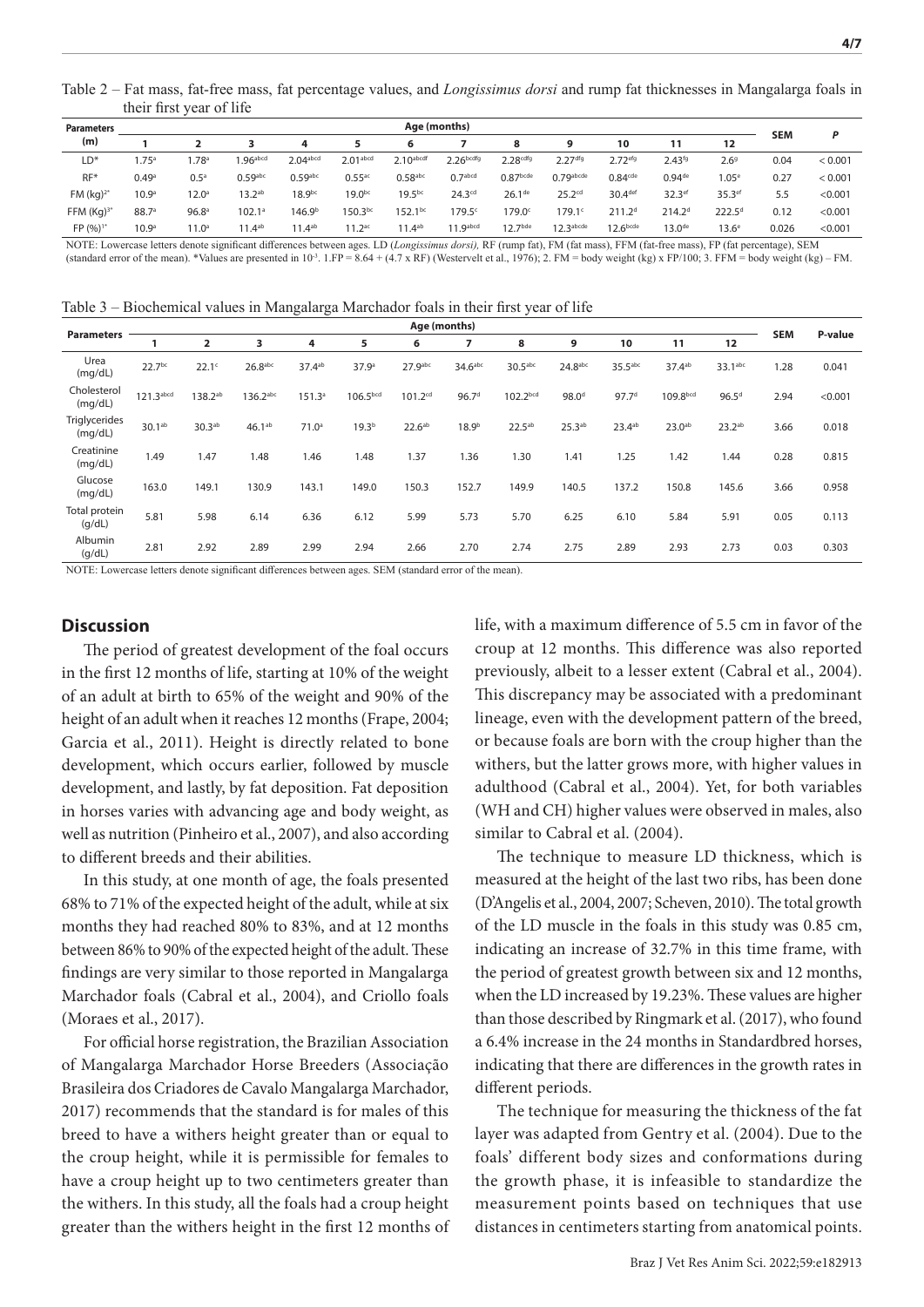Thus, the references for the positioning of the ultrasound probe to measure the RF were determined from the meeting of two lines starting from anatomical points, so that regardless of the foal's size and conformation, the measurement can be taken at a single point. The RF increased by 15.52% between one and sixth months of age and by 44.76% between six and 12 months of age. Another study (Hunka et al., 2014) found RF thicknesses lower than those found in this study, reporting that the greatest RF thickness they found was 0.187 cm in five-month-old foals of the Quarter Horse breed. This difference in RF thicknesses may be attributed to differences among breeds, given the different abilities of Quarter Horse and Mangalarga Marchador breeds, the former being characterized by physical abilities for anaerobic exercises and the latter for aerobic exercises, with a greater fat reserve for energy metabolism.

Upon using the formula of several studies (Westervelt et al., 1976; Abreu et al., 2009;Manso et al., 2009; Hunka et al., 2014; Ringmark et al., 2017), an average body fat percentage (FP) was observed, based on the measurement of the RF thickness of 10.9% in the first month of life, 11.37% at six months and 13.58% at 12 months old. Another research (Manso et al., 2009) reported a fat percentage of about 10% in horses of different breeds younger than 18 months, and [15] found an FP of 9.52% in five-month-old Quarter Horse foals, unlike what was found in the present study, which again, can be attributed to differences among breeds and their abilities. Complementing, Manso et al. (2009) found mean RF values for horses of various breeds, up to 18 months old, of 0.37 cm and FP of 10%, while sports horses that participated in gait tests showed average RF of 1.305 cm and FP of 14.7%. A comparison of these data with those of the present study indicates that the Mangalarga Marchador foals presented average RF and FP already at 12 months of age, close to that of sports horses participating in gait tests.

Assuming that the average weight of an adult Mangalarga Marchador horse is approximately 450 kg, we can consider that the foal's weight reached 22.15% of the adult's weight in the first month of life, 38.15% at six months, and 57.28% at 12 months of age. According to Frape (2004) and Garcia et al. (2011), horses are expected to reach 65% of the adult weight at 12 months of age, regardless of breed, which was not the case in this study. However, the proportion of 57.28% would be within the range recommended by Gallio et al. (2014), to prevent joint damage due to overweight in young animals.

The research showed that age developments significantly influenced the levels of urea, cholesterol, and triglycerides.

It was suggested that the type of management and feed influences the markers of protein metabolism, such as urea (Melo et al., 2013). Also, milk intake can strongly affect changes in serum levels of cholesterol, triglycerides, and glucose (Howard et al., 2007), and it was also stated that plasma concentrations of triglycerides and cholesterol can be altered by the absorption of dietary lipids (Fernandes et al., 2001; Durham, 2006). It should also be noted that the period of life in which these foals were studied coincides with the period when they undergo the greatest development of their gastrointestinal tract, favoring the processes of digestion and absorption of food, which are reflected in changes in their blood biomarkers.

# **Conclusions**

We concluded that during the first 12 months of life the morphometric measurements of Mangalarga Marchador foals increase steadily and linearly, making it feasible to use the linear regression formula. Moreover, it was found that significant differences between age and biochemical biomarkers can be attributed to nutritional changes and the increase in digestive capacity resulting from the development of the gastrointestinal tract.

# **Manufacturers**

1 Equitage Potro, Guabi Nutrição e Saúde Animal, Campinas, SP, Brazil.

2 Coequi, Tortuga, Pecém, CE, Brazil.

3 MyLab Five, Esaote, Monções, SP, Brazil.

4 Walmur, Porto Alegre, RS, Brazil.

5 PKL 125, Pontecagnano Faiano, SA, Italy.

6 Bio 2000, Bioplus, Barueri, SP, Brazil.

7 Bioclin, Belo Horizonte, MG, Brazil.

# **Conflict of Interest**

The authors report no conflicts of interest. The authors are entirely responsible for the content and writing of this paper.

# **Ethics Statement**

This study was approved by the Ethics Committee on Animal Use (CEUA-UFBA), under Protocol No. 76/2018.

# **Acknowledgements**

The authors gratefully acknowledge the support of FAPESB (Bahia Research Foundation), for Ligia's scholarship, and BIOCLIN, for laboratory kits.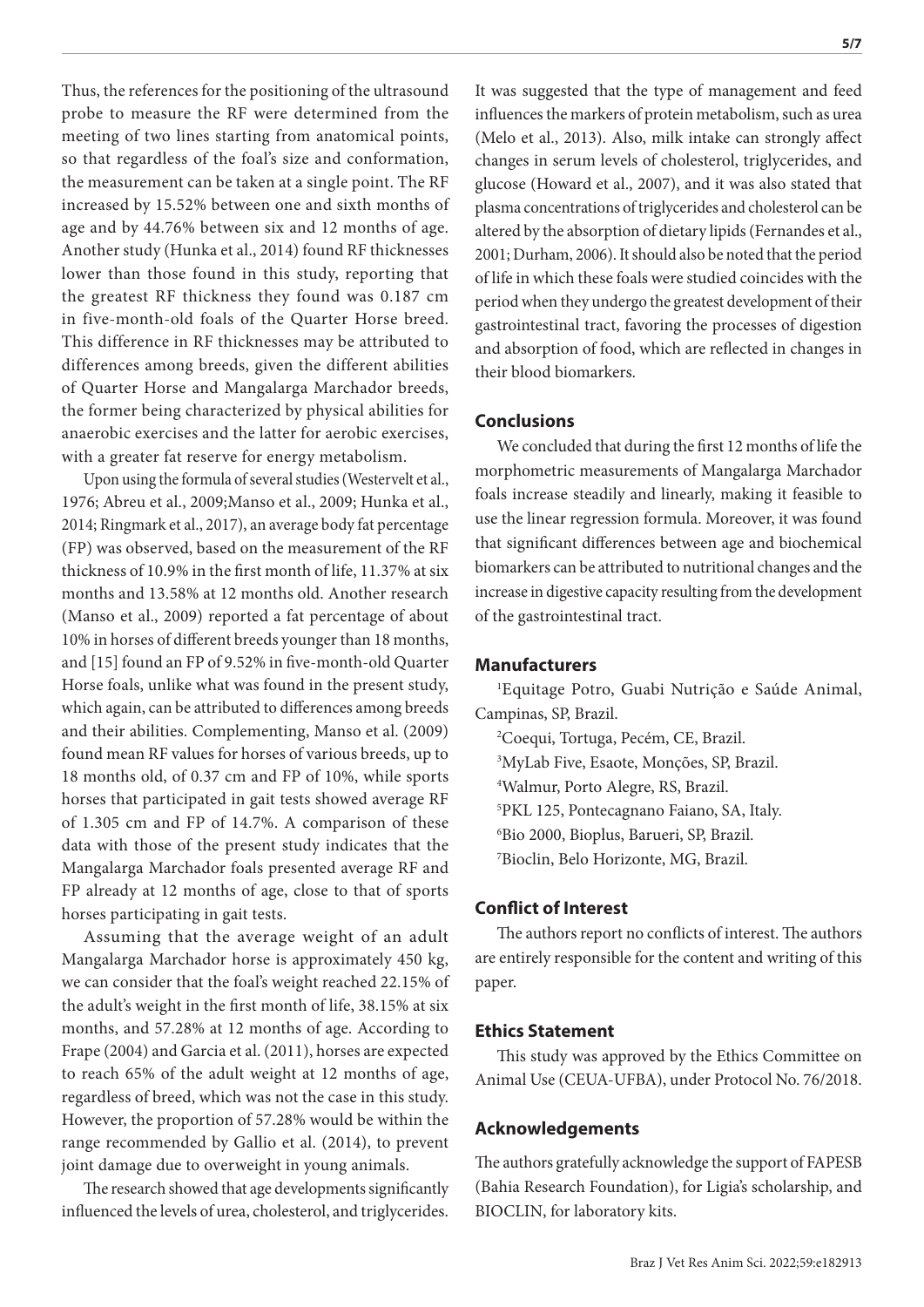# **References**

Abreu JMG, Manso Filho HC, Manso HECCC. Composição corporal nos cavalos de trabalho. Cienc Anim Bras. 2009;10(4):1122-7.

Associação Brasileira dos Criadores de Cavalo Mangalarga Marchador - ABCCMM [Internet]. Belo Horizonte: ABCCMM, 2017 [cited 2019 Apr 6]. Available from: http:// www.abccmm.org.br/araca.

Cabral GC, Almeida FQ, Quirino CR, Pinto L, Santos E, Corassa A. Avaliação morfométrica de equinos da raça Mangalarga Marchador: medidas lineares. Rev Bras Zootec. 2004;33(4):989-1000. [http://dx.doi.org/10.1590/S1516-](https://doi.org/10.1590/S1516-35982004000400019) [35982004000400019](https://doi.org/10.1590/S1516-35982004000400019).

D'Angelis FHF, Mota MDS, Freitas EVV, Ferraz GC, Abrahão AR, Lacerda-Neto JC, Queiroz-Neto A. Ultra-sonografia do musculo Longíssimus dorsi de equinos da raça puro sangue Árabe em treinamento de resistência associado a suplementação prolongada com creatina. Rev Bras Cienc Vet. 2004;12(1):142-6.

D'Angelis FHF, Mota MDS, Freitas EVV, Ferraz GC, Abrahão AR, Lacerda-Neto JC, Queiroz-Neto A. Aerobic training, but not creatine, modifies longissimus dorsi muscle composition. J Equine Vet Sci. 2007;27(3):118-22. [http://](https://doi.org/10.1016/j.jevs.2007.01.008) [dx.doi.org/10.1016/j.jevs.2007.01.008](https://doi.org/10.1016/j.jevs.2007.01.008).

Durham AE. Clinical application of parenteral nutrition in the treatment of five ponies and one donkey with hyperlipaemia. Vet Rec. 2006;158(5):159-64. [http://dx.doi.](https://doi.org/10.1136/vr.158.5.159) [org/10.1136/vr.158.5.159](https://doi.org/10.1136/vr.158.5.159)[. PMid:16461623.](https://www.ncbi.nlm.nih.gov/entrez/query.fcgi?cmd=Retrieve&db=PubMed&list_uids=16461623&dopt=Abstract)

Fernandes WR, Domingues-Júnior M, Bohland E, Sant'ana VAC, Souza MCC. Determinação dos níveis plasmáticos de triglicerídeos e colesterol total em pôneis da raça Brasileira. Hora Vet. 2001;21(121):61-4.

Frape DL. Equine nutrition and feeding. Oxford: Blackwell Publishing; 2004. Chapter 8, Growth; p. 277-299. [http://](https://doi.org/10.1002/9780470751053) [dx.doi.org/10.1002/9780470751053.](https://doi.org/10.1002/9780470751053)

Freeman D. Managing young horses for sound growth [Internet]. Oklahoma: Division of Agricultural Sciences and Natural Resources; 2005 [cited in 2019 July 6]. Avaiable from: http://pods.dasnr.okstate.edu/docushare/dsweb/Get/ Document-2088/ANSI-3977web.pdf.

Gallio M, Azevedo MS, Brass KE, Corte FD, Lopes LFD. Prevalência de alterações ósseas no tarso de potros Crioulos de até vinte e seis meses de idade. Cienc Rural. 2014;44(8):1442- 7. [http://dx.doi.org/10.1590/0103-8478cr20131171.](https://doi.org/10.1590/0103-8478cr20131171)

Garcia FPS, Alfaya H, Lins LA, Haetinger C, Nogueira CEW. Determinação do crescimento e desenvolvimento de potros puro sangue inglês em Bagé- RS. Rev Port Ciênc Vet. 2011;110:43-6.

Gentry LR, Thompson DL Jr, Gentry GT Jr, Del Vecchio RP, Davis KA, Del Vecchio PM. The relationship between body condition score and ultrasonic fat measurements in mares of high versus low body condition. J Equine Vet Sci. 2004;24(5):198-203. [http://dx.doi.org/10.1016/j.](https://doi.org/10.1016/j.jevs.2004.04.009) [jevs.2004.04.009.](https://doi.org/10.1016/j.jevs.2004.04.009)

Gobesso AAO, Martins RADT, Gil PCN, Françoso R, Gonzaga IVF. Avaliação de escore corporal em equinos através da ultrassonografia. Braz J Res Animal Sci. 2014;51(2):136-41. [http://dx.doi.org/10.11606/issn.2318-](https://doi.org/10.11606/issn.2318-3659.v51i2p136-141) [3659.v51i2p136-141.](https://doi.org/10.11606/issn.2318-3659.v51i2p136-141)

Howard DL, Benesi FJ, Gacek F, Coelho CS, Fernandes WR. Determinações plasmáticas de glicose, colesterol e triglicerídeos em potras sadias, da raça Brasileiro de Hipismo. Braz J Vet Res Anim Sci. 2007;44(6):454-8. [http://dx.doi.](https://doi.org/10.11606/issn.1678-4456.bjvras.2007.26612) [org/10.11606/issn.1678-4456.bjvras.2007.26612](https://doi.org/10.11606/issn.1678-4456.bjvras.2007.26612).

Hunka MM, Manso HECCC, Bernardo RB, Silva ERR, Ferreira LMC, Manso HC Fo. Development and body composition of quarter horse foals during nursing. Open J Vet Med. 2014;4(11):276-80. [http://dx.doi.org/10.4236/](https://doi.org/10.4236/ojvm.2014.411033) [ojvm.2014.411033](https://doi.org/10.4236/ojvm.2014.411033).

Manso HC Fo, Manso HECCC, Ferreira LMC, Santiago TA, Wanderley EK, Abreu JMG. Percentagem de gordura de cavalo criados em região tropical. Acta Sci Vet. 2009;37(3):239-43. [http://dx.doi.org/10.22456/1679-9216.16336](https://doi.org/10.22456/1679-9216.16336).

Melo SKM, Lira LB, Almeida TLAC, Rego EW, Manso HECCC, Manso Filho HC. Índices hematimétricos e bioquímica sanguínea no cavalo de cavalgada em condições tropicais. Cienc Anim Bras. 2013;14(2):208-15. [http://](https://doi.org/10.5216/cab.v14i2.16484) [dx.doi.org/10.5216/cab.v14i2.16484](https://doi.org/10.5216/cab.v14i2.16484).

Moraes BSS, Amaral LA, Finger IS, Mazzini ARA, Pazinato FM, Curcio BR, Nogueira CEW. Curva de crescimento em potros da raça Crioula do nascimento aos 24 meses de Idade. Acta Sci Vet. 2017;45:1474.